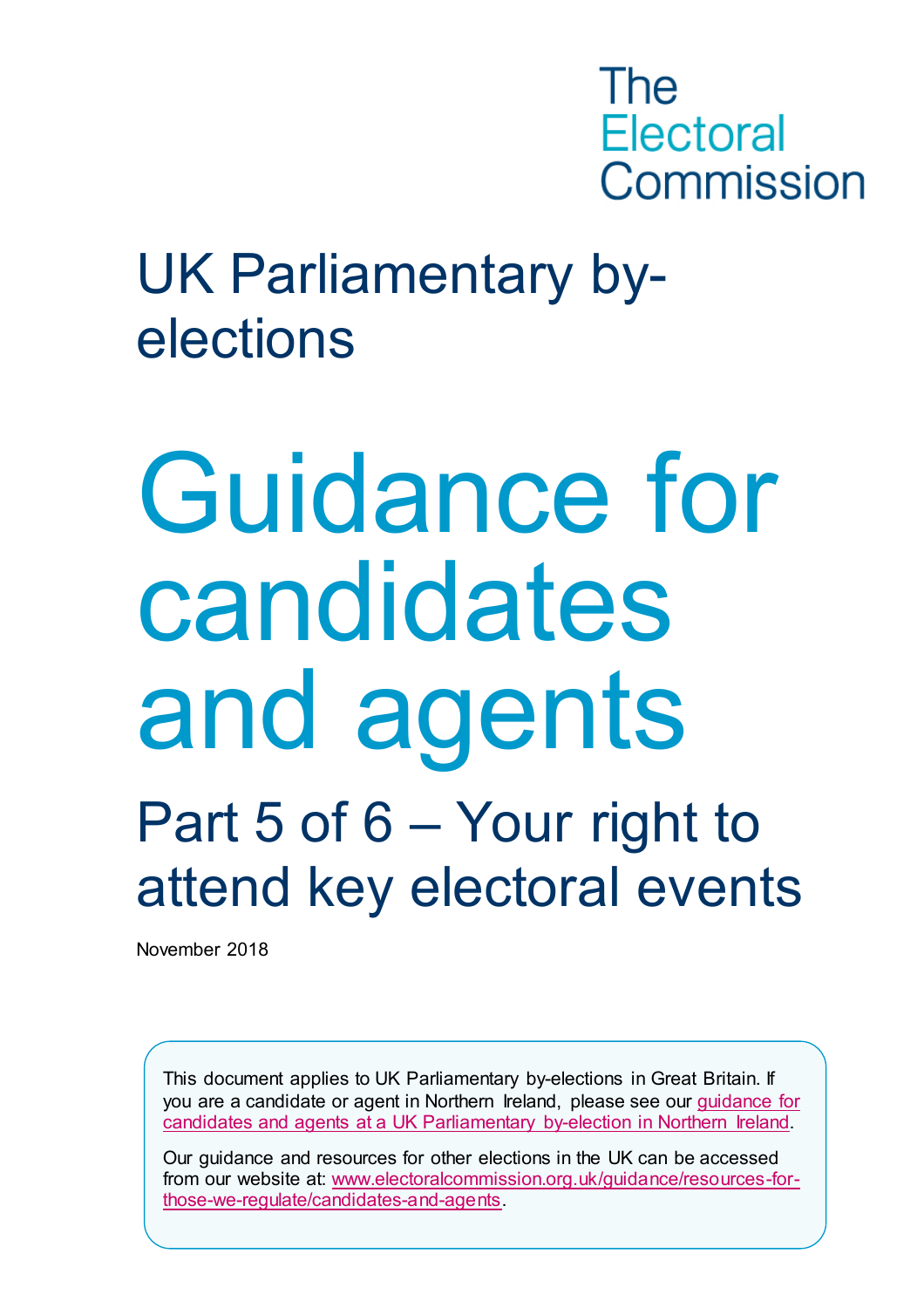### **Contents**

| What does the postal ballot pack contain?3              |  |
|---------------------------------------------------------|--|
|                                                         |  |
|                                                         |  |
| When are postal votes opened and how will you know      |  |
|                                                         |  |
|                                                         |  |
| Invalid and rejected postal voting statements 8         |  |
|                                                         |  |
|                                                         |  |
|                                                         |  |
|                                                         |  |
|                                                         |  |
|                                                         |  |
|                                                         |  |
| Collection of postal ballots from the polling station11 |  |
|                                                         |  |
|                                                         |  |
| The count $\ldots$                                      |  |
|                                                         |  |
| When and where will the count take place?13             |  |
|                                                         |  |
| What if the vote on a ballot paper is not clear? 15     |  |
| What happens to the paperwork after the result is       |  |
|                                                         |  |
|                                                         |  |
|                                                         |  |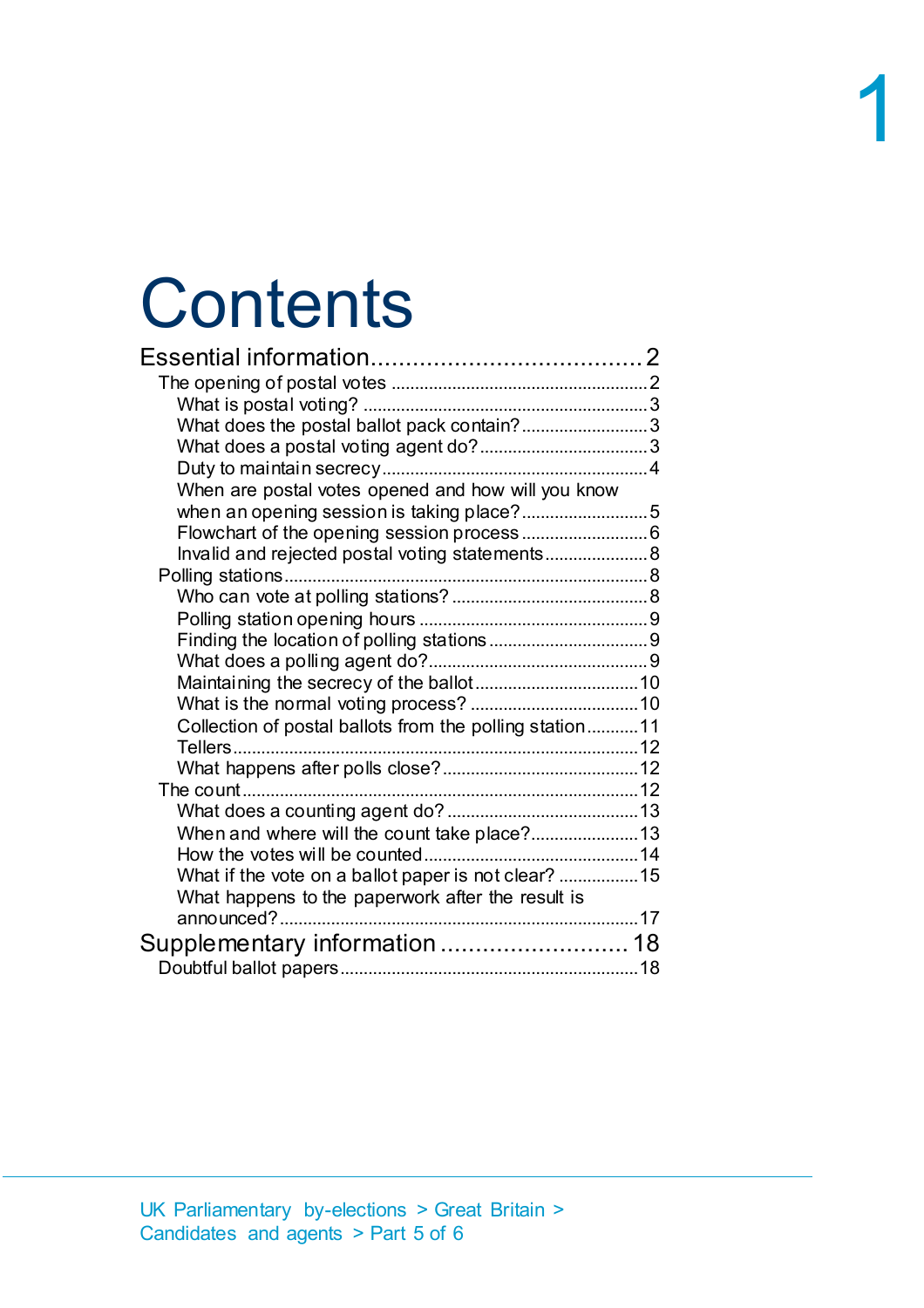### <span id="page-2-0"></span>**Essential** information

This section of the document contains our guidance on attending key electoral processes at a UK Parliamentary byelection in Great Britain.

Supplementary information, which may only be relevant to some candidates, is provided at the back of this document. You can also view this supplementary guidance by clicking on the links within this document or by clicking on the chapter heading on the contents page.

In this document, we use 'you' to refer to the candidate. We use 'must' when we refer to a specific requirement. We use 'should' for items we consider to be minimum good practice, but which are not legal or regulatory requirements.

We have included generic deadlines throughout this document to give you an indication of the timings for key processes. You should, however, obtain a copy of the specific timetable for the by-election from the (Acting) Returning Officer.

### <span id="page-2-1"></span>The opening of postal votes

1.1 You, your election agent and a person appointed by you to attend in your election agent's place are entitled to attend the opening of returned postal votes. Additionally, you may appoint agents to attend openings on your behalf. See Part 2a – [Standing as an independent candidate](http://www.electoralcommission.org.uk/__data/assets/pdf_file/0020/214229/Parliamentary-By-Election-Part-2a-Standing-as-an-independent-candidate.pdf) or [Part 2b –](http://www.electoralcommission.org.uk/__data/assets/pdf_file/0012/214230/Parliamentary-By-Election-Part-2b-Standing-as-an-independent-candidate.pdf) Standing [as a party candidate](http://www.electoralcommission.org.uk/__data/assets/pdf_file/0012/214230/Parliamentary-By-Election-Part-2b-Standing-as-an-independent-candidate.pdf) for details on how to appoint these agents.

Candidates, election agents and postal voting agents are not entitled to attend the **issue** of postal votes.

We are here to help, so please contact your local Commission team if you have any questions. See our [Overview document](http://www.electoralcommission.org.uk/__data/assets/pdf_file/0018/214227/Parliamentary-By-Election-Overview.pdf) for contact details.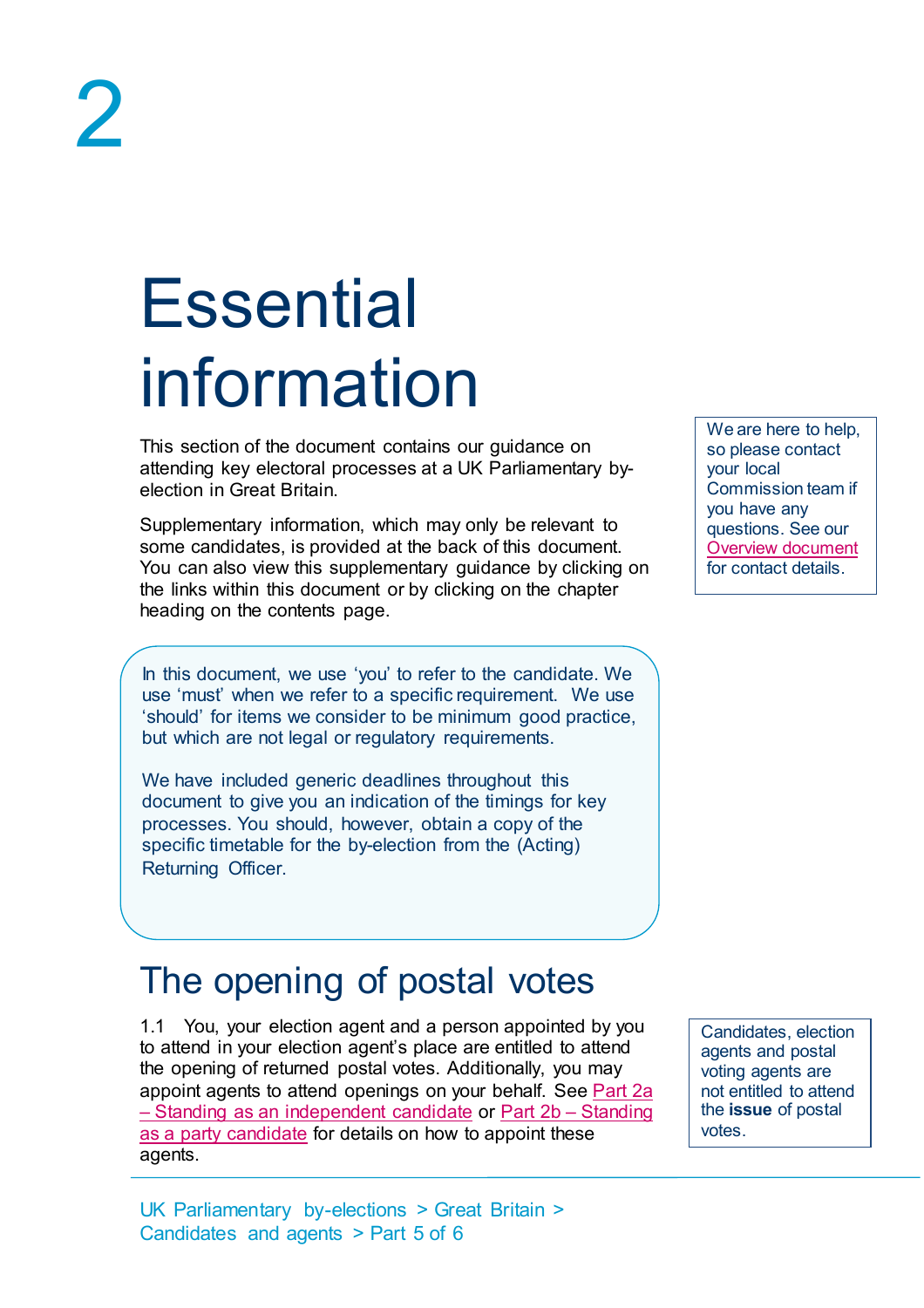#### <span id="page-3-0"></span>What is postal voting?

1.2 In Great Britian, people aged 18 or over who are registered, or have applied to be registered, can apply to vote by post in UK Parliamentary elections by submitting an application to the Electoral Registration Officer. The application must be received by the Electoral Registration Officer by 5pm on the eleventh working day before the poll. Those who have been appointed to vote as a proxy on behalf of someone else may also apply for a postal vote by applying by 5pm on the eleventh working day before the poll. The Electoral Registration Officer has no discretion to extend the deadline for whatever reason.

1.3 Postal ballot packs will be sent to electors one to two weeks before polling day. There will be a final batch of postal votes issued to electors who registered close to the registration deadline once their names have been added to the final register update on the fifth working day before the poll.

1.4 Electors will then complete and return their postal vote to the (Acting) Returning Officer before 10pm on polling day.

#### <span id="page-3-1"></span>What does the postal ballot pack contain?

- **Envelope A** is the envelope that the elector returns their ballot paper in. It is marked with the letter 'A' and the words 'ballot paper envelope'
- **Envelope B** is the envelope that the elector will use to return the ballot paper envelope and the postal voting statement. It is marked with the letter 'B' and the address of the (Acting) Returning Officer
- **The postal voting statement** contains the elector's name, the number of the ballot paper issued to them, instructions on how to vote by post and space for the elector to sign and provide their date of birth
- **The ballot paper**

#### <span id="page-3-2"></span>What does a postal voting agent do?

1.5 A postal voting agent is allowed to attend and observe postal vote opening sessions, which are run by the (Acting) Returning Officer. At each opening session the (Acting)

If the by-election is combined with another poll, the (Acting) Returning Officer may have decided to combine the issue of postal votes.

In that case, the postal ballot pack will also contain the ballot paper for the other electoral event(s).

UK Parliamentary by-elections > Great Britain > Candidates and agents > Part 5 of 6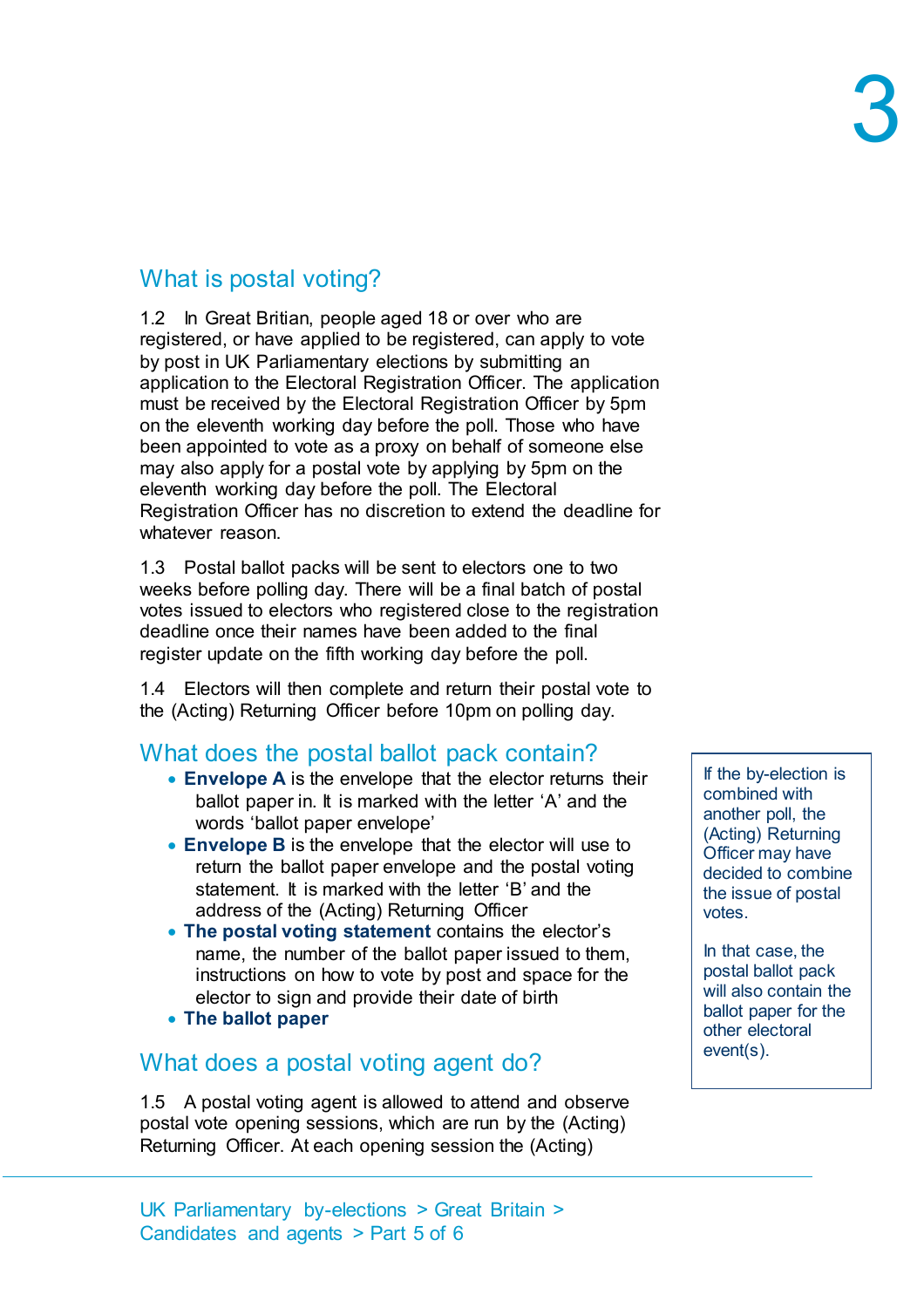Returning Officer will decide whether or not the date of birth and signature provided by electors on their postal voting statements match the signature and date of birth previously provided and held on their records. If there is a mismatch, the postal vote will be rejected.

1.6 A postal voting agent has a right to observe, but not to interfere with, this process. A postal voting agent can, however, object to the decision of an (Acting) Returning Officer to reject a postal vote. It will not affect the (Acting) Returning Officer's decision, but the (Acting) Returning Officer will record any objections by marking the postal voting statement with the words 'rejection objected to'.

1.7 Like your postal voting agents, you, your election agent and the person you may have appointed to attend on your election agent's behalf are also entitled to object to a rejection.

1.8 The (Acting) Returning Officer will explain the postal vote opening process to you and may issue you with information on the procedures to be followed, including instructions on what you can and cannot do at the session. You should comply with any instructions that the (Acting) Returning Officer has given.

#### <span id="page-4-0"></span>Duty to maintain secrecy

1.9 Ballot papers will be kept face down throughout a postal vote opening session. Anyone attending an opening session must not attempt to see how individual ballot papers have been marked. It follows therefore **that keeping a tally of how ballot papers have been marked is not allowed**.

1.10 In addition, anyone attending a postal vote opening must not attempt to look at identifying marks or numbers on ballot papers, disclose how any particular ballot paper has been marked or pass on any such information gained from the session. Anyone found guilty of breaching these requirements can face a fine or imprisonment. The fine is unlimited in England and Wales; in Scotland it is up to £5,000.

For more information read the [postal voting](http://www.electoralcommission.org.uk/__data/assets/word_doc/0008/141893/Secrecy-Requirements-Postal-Voting-LGE.doc)  [secrecy requirements](http://www.electoralcommission.org.uk/__data/assets/word_doc/0008/141893/Secrecy-Requirements-Postal-Voting-LGE.doc)  [in English](http://www.electoralcommission.org.uk/__data/assets/word_doc/0008/141893/Secrecy-Requirements-Postal-Voting-LGE.doc)

Also available [bilingually in English](http://www.electoralcommission.org.uk/__data/assets/word_doc/0003/141897/Secrecy-requirements-postal-voting-Wales-S66-WB.doc)  [and Welsh](http://www.electoralcommission.org.uk/__data/assets/word_doc/0003/141897/Secrecy-requirements-postal-voting-Wales-S66-WB.doc)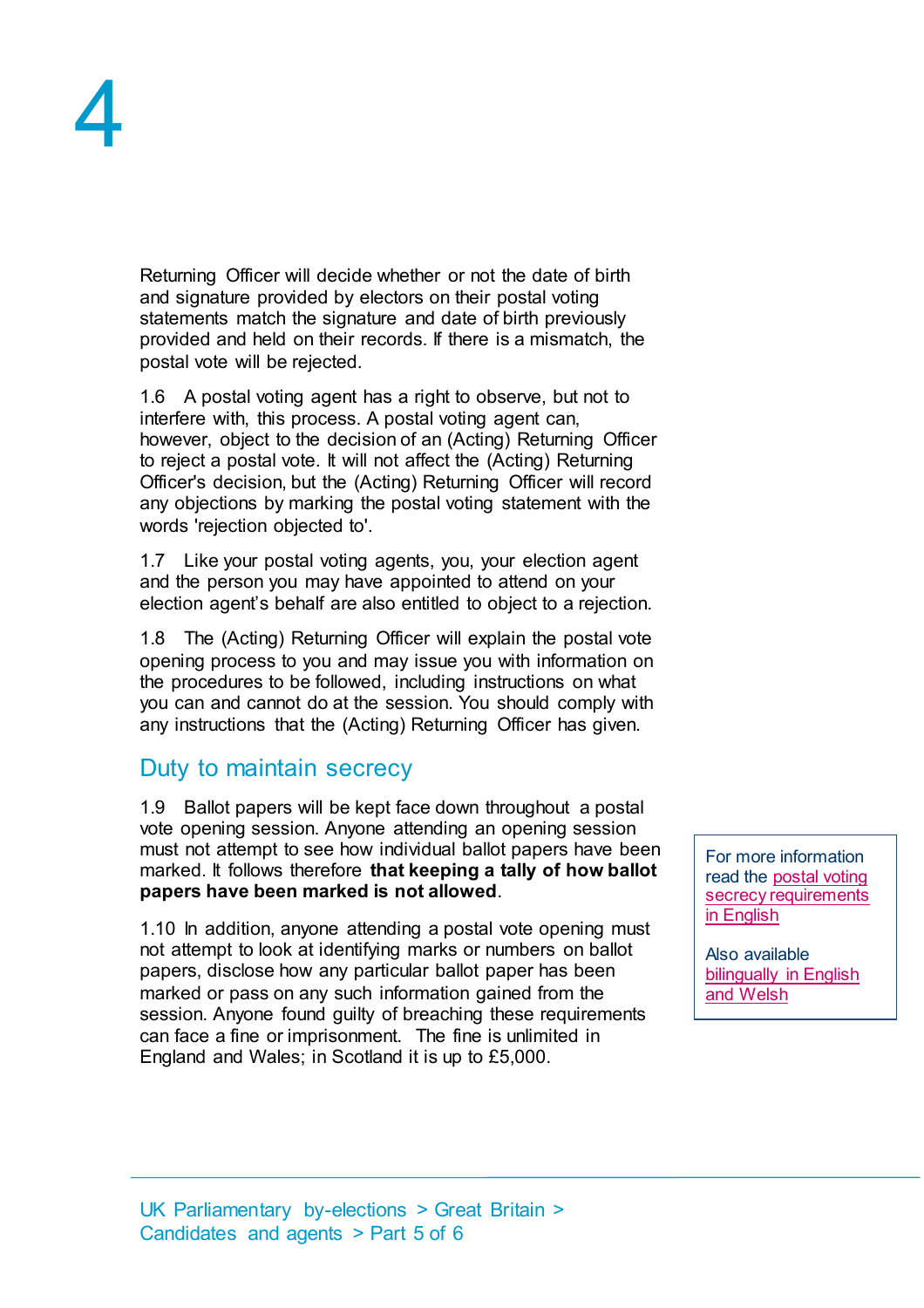#### <span id="page-5-0"></span>When are postal votes opened and how will you know when an opening session is taking place?

1.11 It is likely that several opening sessions will take place before polling day, as well as on polling day itself.

1.12 The (Acting) Returning Officer must give candidates at least 48 hours' notice of when and where the sessions will take place. They will also tell you how many postal voting agents will be allowed to attend each session.

1.13 There will be a final opening session after the poll has closed to open any postal votes handed in to polling stations. This session may be held at the count venue or in another location. The (Acting) Returning Officer will advise you of the location for the final opening.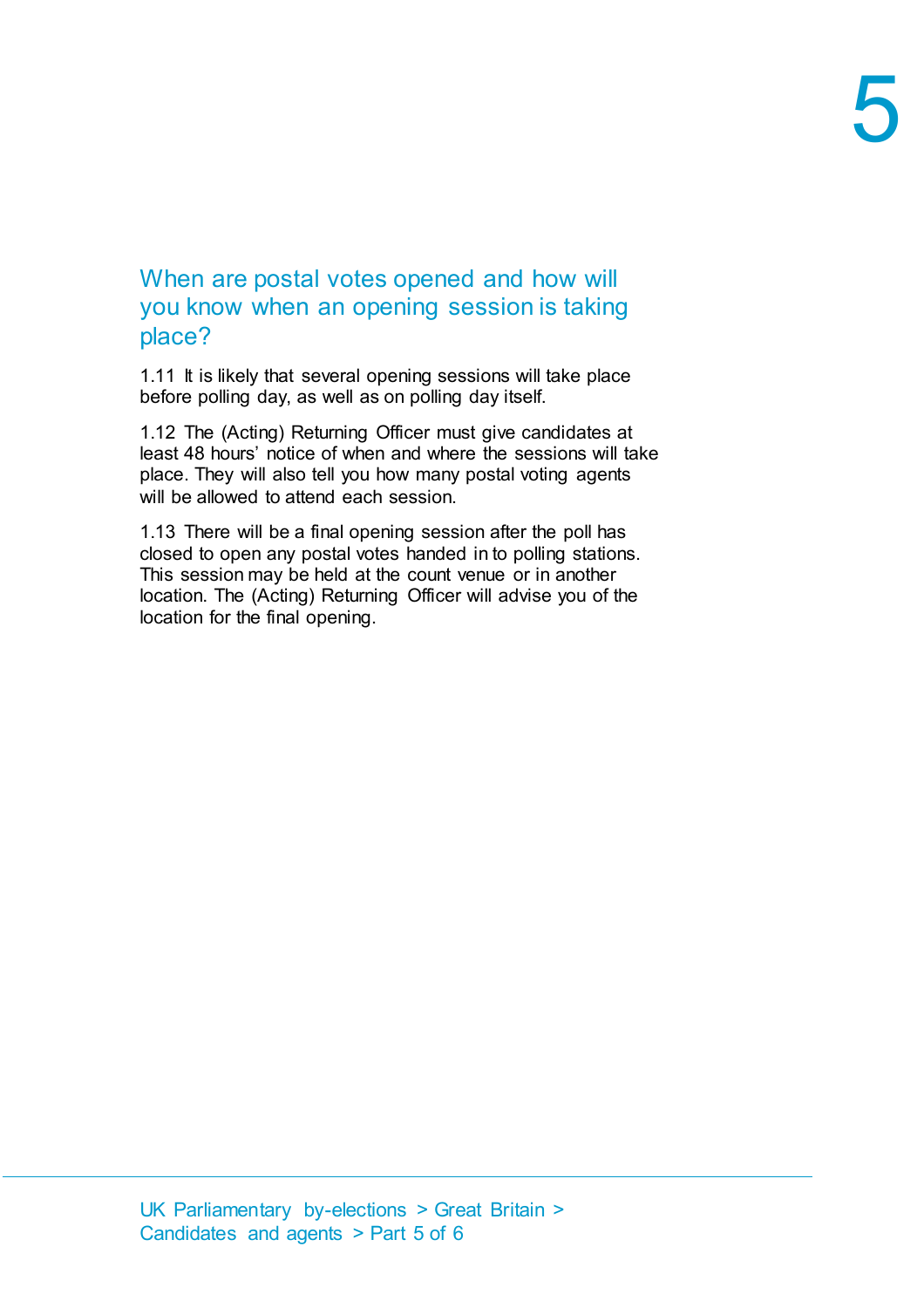#### <span id="page-6-0"></span>Flowchart of the opening session process

1.14 The postal vote opening process can be summarised as follows:



A very small number of voters do not need to sign their postal voting statement. These voters will have been granted a waiver because they are unable to sign or provide a consistent signature due to a disability or an inability to read or write. The postal voting statement sent to such electors will make this clear.

The (Acting) Returning Officer will match up postal voting documents received separately, provided the statement is completed correctly and received by the close of poll.

Ballot papers must be kept face down throughout this process.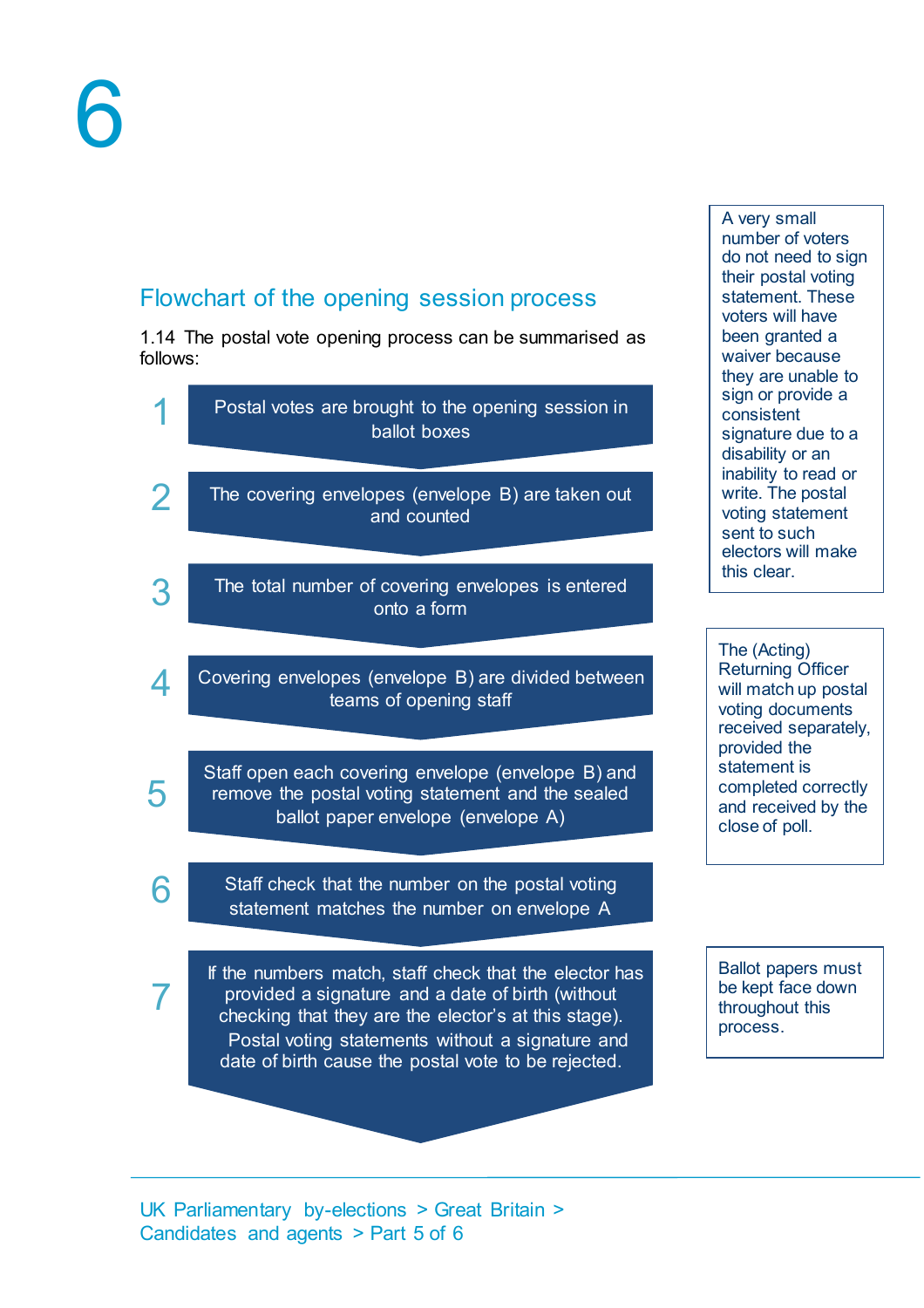10

15

If the statement **or** ballot paper envelope is missing, or the numbers on the statement and ballot paper envelope do not match, the document(s) are set aside, recorded and stored in secure packets

The (Acting) Returning Officer must verify the dates of birth and signatures provided on the statements 9

The (Acting) Returning Officer must be satisfied that the dates of birth and signatures on the statements match those previously provided and held on record

- Following verification of the signatures and dates of birth, postal voting statements are removed from the tables 11
- Staff open the ballot paper envelopes (envelope A) and remove the ballot paper 12
- Staff check that the number on the back of the ballot paper matches the number on the ballot paper envelope (envelope A) 13
- Valid ballot papers (**not** votes) are counted and the total number is recorded 14

All valid ballot papers are placed into ballot boxes and stored securely before being delivered to the count venue for counting after the close of poll

UK Parliamentary by-elections > Great Britain > Candidates and agents > Part 5 of 6

**Valid** ballot papers are those ballot papers whose related postal voting statement has passed the signature and date of birth checks.

Invalid ballot papers are set aside and stored in secure packets.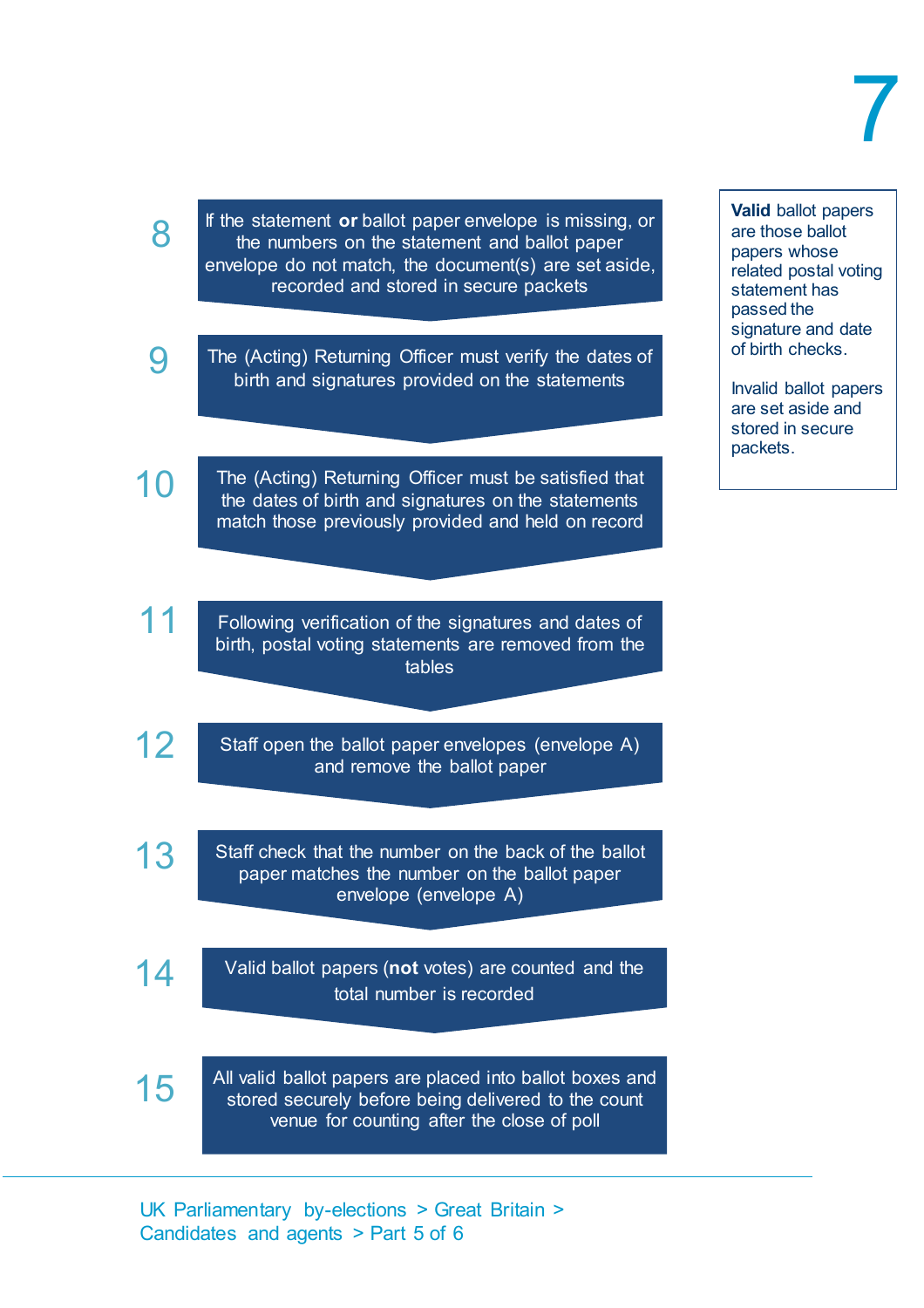#### <span id="page-8-0"></span>Invalid and rejected postal voting statements

1.15 Unless a waiver has been granted, the (Acting) Returning Officer will reject a postal voting statement if a signature and/or date of birth is missing or if a signature and/or date of birth does not match that previously provided by the elector and held on record.

1.16 Rejected statements are attached to the relevant ballot paper or ballot paper envelope. They are marked as 'rejected' and shown to any agents present.

1.17 Agents can object to the (Acting) Returning Officer's decision to reject any postal vote and, if they do, the words 'rejection objected to' are added to it. However, the (Acting) Returning Officer's decision is final and the postal vote will remain rejected.

### <span id="page-8-1"></span>Polling stations

1.18 You and your election agent are entitled to observe proceedings inside polling stations. Additionally, you may appoint agents to attend polling stations on your behalf. See Part 2a – [Standing as an independent candidate](http://www.electoralcommission.org.uk/__data/assets/pdf_file/0020/214229/Parliamentary-By-Election-Part-2a-Standing-as-an-independent-candidate.pdf) or [Part 2b –](http://www.electoralcommission.org.uk/__data/assets/pdf_file/0012/214230/Parliamentary-By-Election-Part-2b-Standing-as-an-independent-candidate.pdf) [Standing as a party candidate](http://www.electoralcommission.org.uk/__data/assets/pdf_file/0012/214230/Parliamentary-By-Election-Part-2b-Standing-as-an-independent-candidate.pdf) for details on how to appoint polling agents.

#### <span id="page-8-2"></span>Who can vote at polling stations?

1.19 Most people choose to vote in person at their polling station. Any person on the polling station's electoral register can vote at the polling station in a UK Parliamentary election, unless:

- they are a registered postal voter
- they are a registered proxy voter and their proxy has already voted for them or has applied to vote on their behalf by post
- they are not 18 years of age or older on polling day
- they are a peer in the House of Lords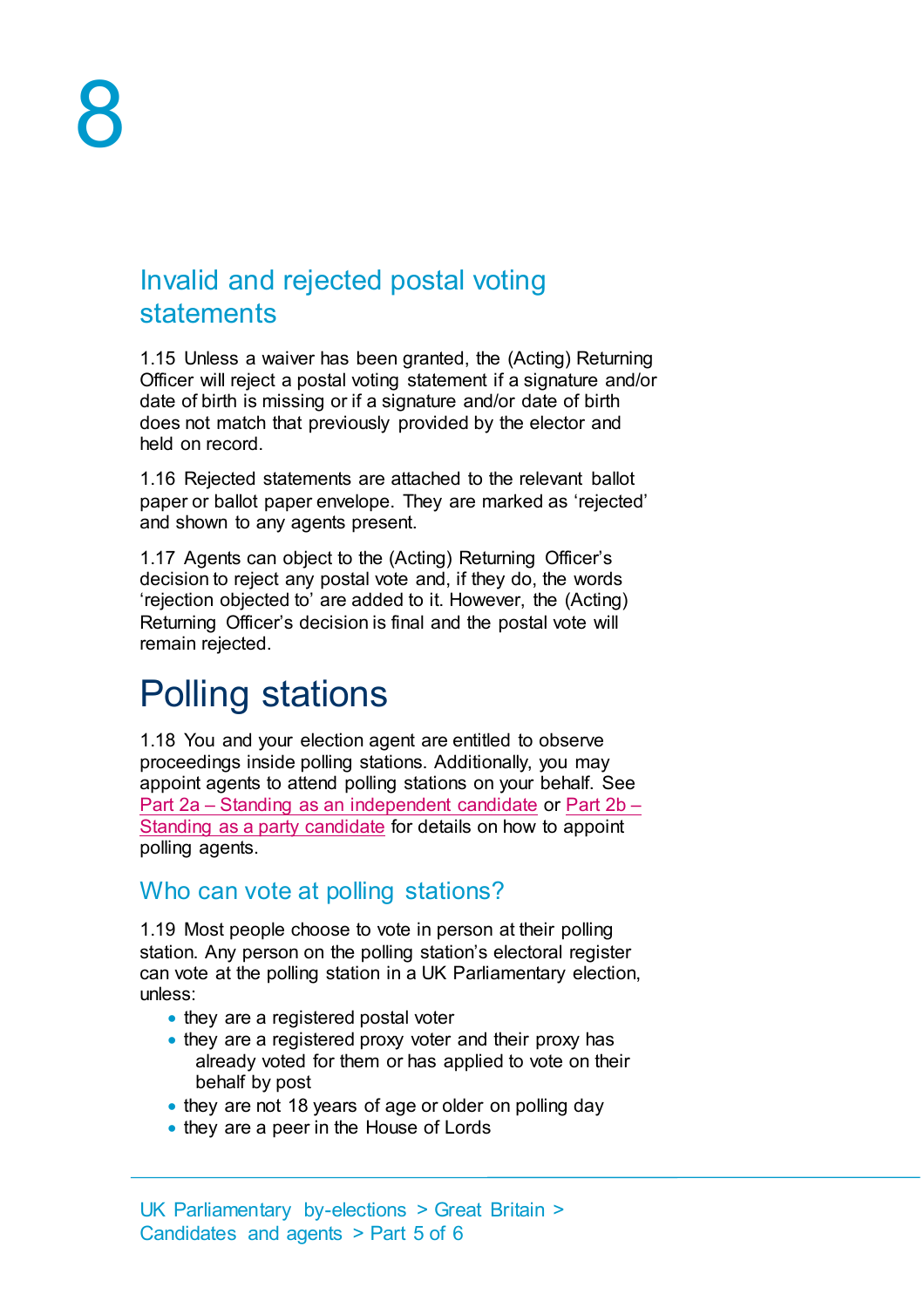• they are an EU citizen (except for citizens from the UK, the Republic of Ireland, Cyprus and Malta, who are entitled to vote at a UK Parliamentary election)

1.20 Electors will receive a poll card before the election telling them where and when they can vote. In Great Britain, electors do not need to take their poll card to the polling station in order to vote.

1.21 Registered postal voters cannot be issued with a ballot paper at the polling station, but they can return their completed postal ballot pack to their polling station on polling day. Alternatively, they may return their postal vote to certain other polling stations in the constituency (the elections office will be able to provide details) or by hand to the (Acting) Returning Officer at the elections office. Postal ballot packs returned to polling stations must be handed to polling station staff and not placed in the ballot box.

#### <span id="page-9-0"></span>Polling station opening hours

1.22 Polling stations will be open on polling day between 7am and 10pm.

#### <span id="page-9-1"></span>Finding the location of polling stations

1.23 The (Acting) Returning Officer will give public notice of the location of polling stations after the deadline for the delivery of nomination papers. They will give a copy of this notice to election agents soon after this.

#### <span id="page-9-2"></span>What does a polling agent do?

1.24 Polling agents have a number of important roles to play on polling day. They can:

- be present in the polling station before the opening of the poll to watch the Presiding Officer show the empty ballot box before it is sealed
- detect personation and prevent people voting more than once in the election (other than as proxies)
- be present when the Presiding Officer marks a ballot paper at the request of an elector who needs assistance

UK Parliamentary by-elections > Great Britain > Candidates and agents > Part 5 of 6

The only electors who need to bring a poll card with them to vote are those who have registered anonymously because of risks to their safety.

Any voters waiting in a queue at their particular polling station at 10pm will be allowed to vote, even if they haven't been issued with a ballot paper.

While a polling agent can observe the poll, they do not have to be present in a polling station for polling and related procedures to take place.

**Personation** is when an individual votes as someone else (whether that person is living or dead, or is a fictitious person).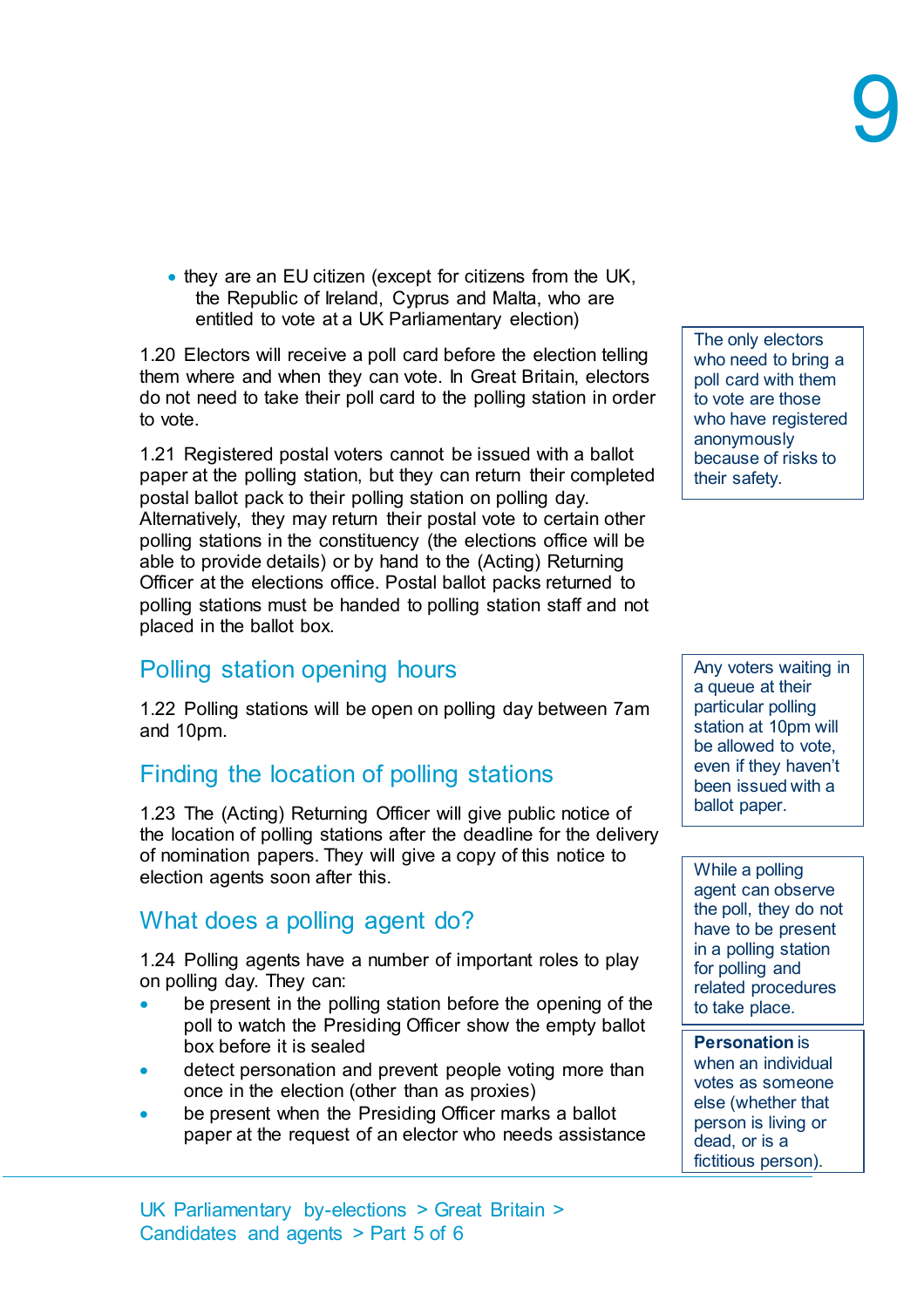marking a ballot paper because of a disability or an inability to read or write

- report to you or your election agent any improper activities and keep notes, if required, for giving evidence in court
- be present at the close of poll when the various packets of documents are sealed
- attach their seal to any packets made up by the Presiding Officer at the close of poll, including the ballot box

1.25 You and your election agent can also do anything that a polling agent is entitled to do.

#### <span id="page-10-0"></span>Maintaining the secrecy of the ballot

1.26 Anyone attending a polling station has a duty to maintain the secrecy of the ballot. In particular, the following information must not be disclosed:

- the name or electoral number of who has or has not voted
- the number or other unique identifying mark on the ballot paper

1.27 You must also not try to ascertain how a voter has voted or who they are about to vote for.

1.28 A polling agent can mark off on their copy of the register of electors those voters who have applied for ballot papers. If the polling agent leaves the polling station during the hours of polling, they will need to leave the marked copy of the register in the polling station to ensure that secrecy requirements are not breached.

1.29 Any person found guilty of breaching the secrecy requirements can face a fine or imprisonment. The fine is unlimited in England and Wales; in Scotland it is up to £5,000.

#### <span id="page-10-1"></span>What is the normal voting process?

1.30 The normal voting process at a polling station is straightforward and can be summarised as follows:

Polling agents' seals cannot be attached to ballot boxes at the start of or during the poll.

For more information see: **secrecy** [requirements -](http://www.electoralcommission.org.uk/__data/assets/word_doc/0007/141892/Secrecy-requirements-the-poll-LGE.doc) the [poll](http://www.electoralcommission.org.uk/__data/assets/word_doc/0007/141892/Secrecy-requirements-the-poll-LGE.doc) Also available [bilingually in English](http://www.electoralcommission.org.uk/__data/assets/word_doc/0011/141896/Secrecy-requirements-the-poll-Wales-S66-WB.doc)  [and Welsh](http://www.electoralcommission.org.uk/__data/assets/word_doc/0011/141896/Secrecy-requirements-the-poll-Wales-S66-WB.doc)

Where the byelection has been combined with another electoral event, polling station staff will be issuing the ballot papers for all electoral events.

Different electoral events may have different franchise requirements, so sometimes an elector will not be entitled to vote at all of the polls taking place.

Where polls are combined, a single ballot box may be used for all of the contests or one ballot box may be used for each separate contest.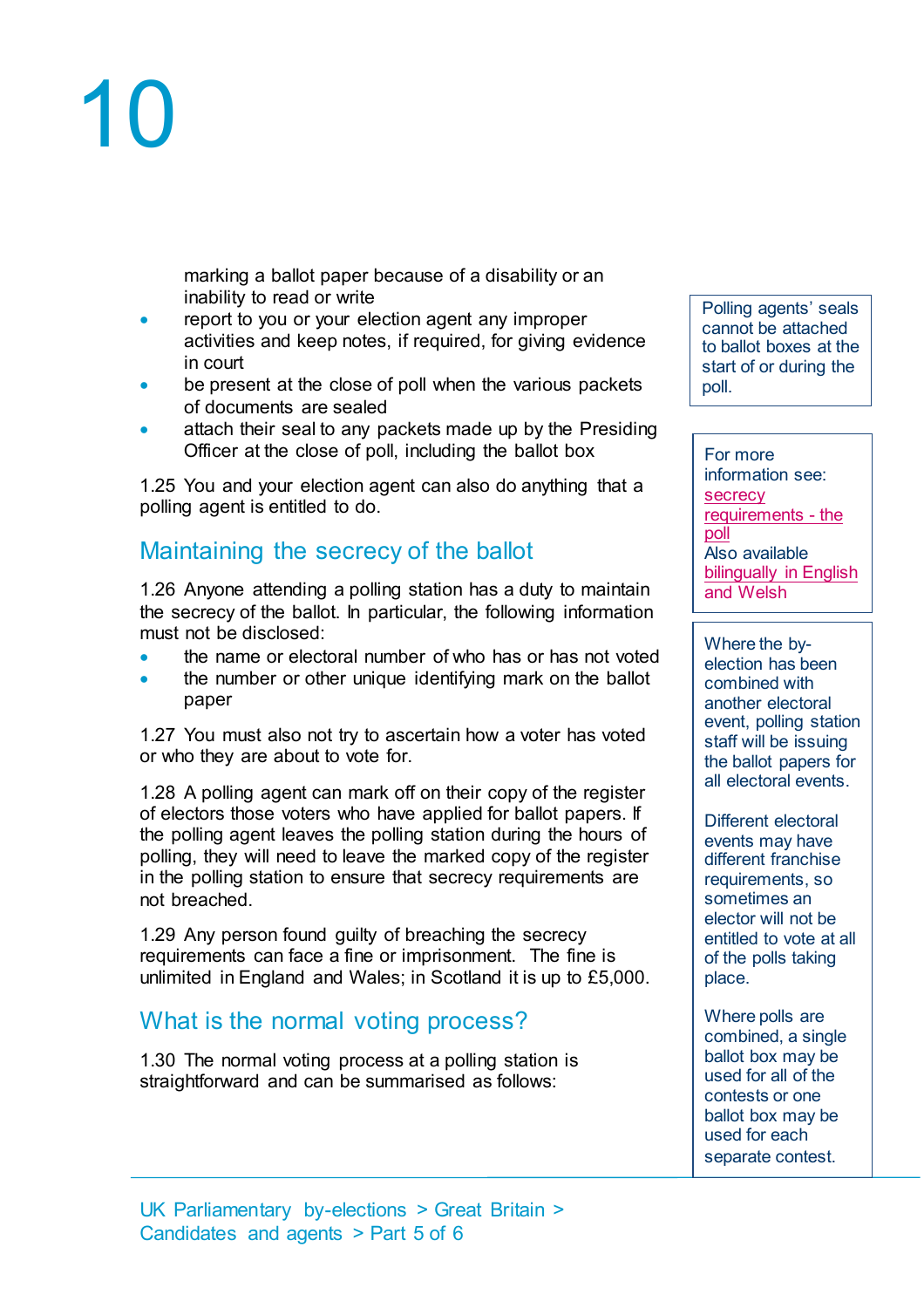Polling station staff will…

- ask voters for their name and address, and make sure they are eligible to vote
- mark a straight line against the voter's entry on the register of electors
- call out the number and name of the elector
- write the elector number on a list next to the number of the ballot paper to be issued
- ensure the ballot paper includes the official mark (e.g. a barcode or watermark)
- fold the ballot paper and then hand it to the voter **unfolded** so that they can see all of the options on the ballot paper

The voter will…

- mark the ballot paper in private in the polling booth
- fold the ballot paper and show the ballot paper number and unique identifying mark on the back of the ballot paper to the Presiding Officer
- place the ballot paper in the ballot box and leave the polling station

1.31 The Presiding Officer can assist anyone who is unable to mark the ballot paper themselves. Alternatively, a voter may bring along someone they know and trust to assist them in marking their vote. The person assisting the voter must either be a close relative over the age of 18, or be a person entitled to vote at the election. A person can only assist a maximum of two voters at the election.

#### <span id="page-11-0"></span>Collection of postal ballots from the polling station

1.32 The (Acting) Returning Officer may arrange for the collection of any postal votes that electors have handed in at polling stations throughout polling day. The Presiding Officer must seal any returned postal votes in a packet before they are collected. Any agents present can add their own seal to the packet if they wish.

The (Acting) Returning Officer is in charge of the conduct of the byelection. If they are concerned by the activities of tellers, they can ask tellers to comply with agreed behavior or leave the polling place.

UK Parliamentary by-elections > Great Britain > Candidates and agents > Part 5 of 6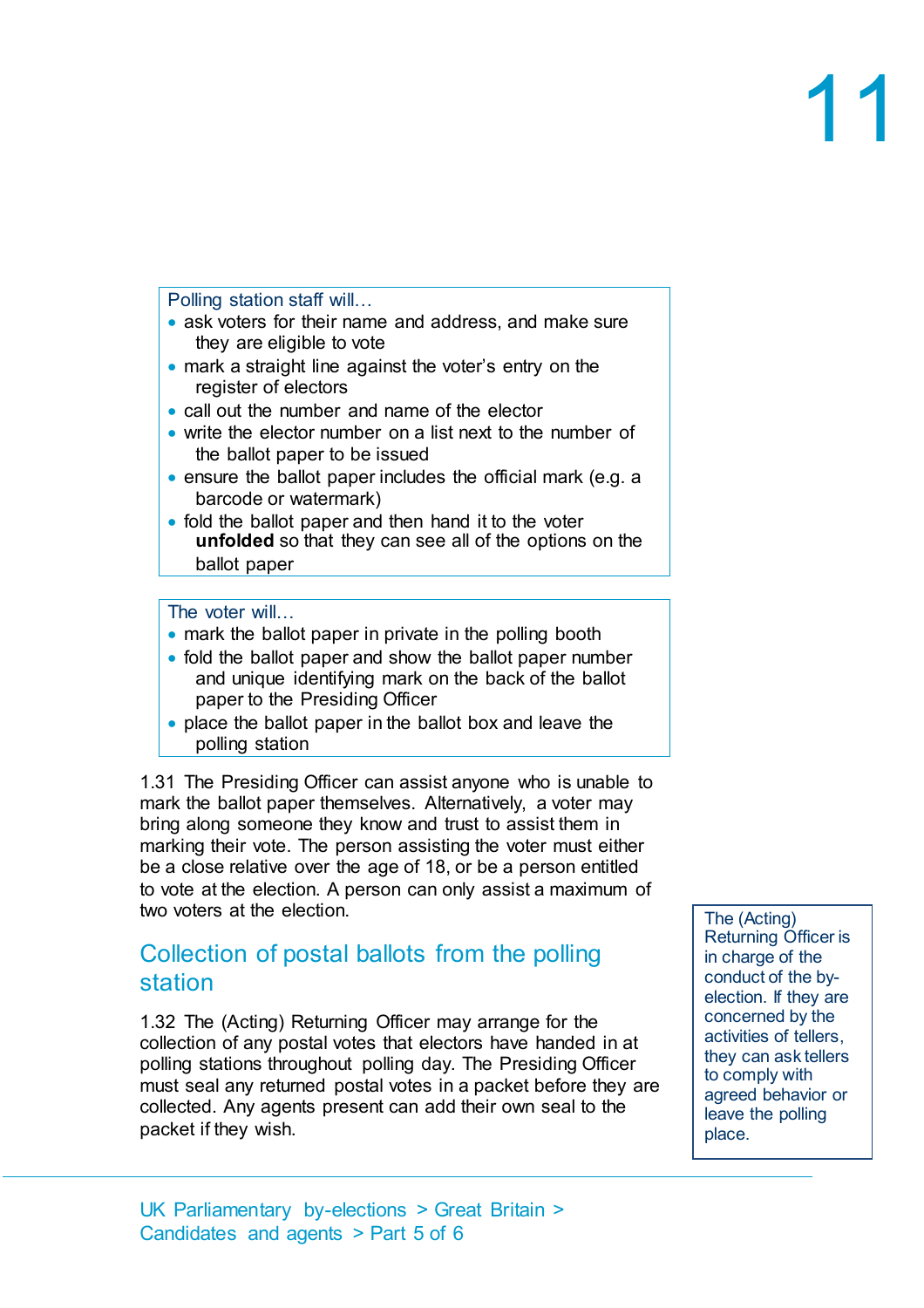#### <span id="page-12-0"></span>**Tellers**

1.33 Tellers are people who stand outside polling places and record the elector numbers of electors who have voted. They can then identify likely supporters who have not voted and encourage them to vote before the close of poll.

1.34 Tellers have no legal status and voters can refuse to give information to them.

1.35 We have produced a factsheet of [tellers dos and don'ts,](http://www.electoralcommission.org.uk/__data/assets/pdf_file/0006/141891/Tellers-dos-and-donts-generic.pdf) as well as more comprehensive [guidance on the activities of](http://www.electoralcommission.org.uk/__data/assets/pdf_file/0005/141890/Tellers-guidance-generic.pdf)  [tellers.](http://www.electoralcommission.org.uk/__data/assets/pdf_file/0005/141890/Tellers-guidance-generic.pdf) The guidance aims to ensure that everyone knows precisely what is and is not acceptable and is designed to promote appropriate standards of conduct. The (Acting) Returning Officer may also provide their own guidance to tellers.

#### <span id="page-12-1"></span>What happens after polls close?

1.36 Once all voters who have been issued with a ballot paper have voted, the ballot box is sealed by the Presiding Officer and polling agents, candidates or election agents can add their own seal if they wish. After the Presiding Officer has completed all of the paperwork, the sealed ballot box is taken to the count venue.

### <span id="page-12-2"></span>The count

1.37 You and your election agent are entitled to attend the count. Additionally, you can invite one other person to attend the count and may also appoint agents to attend the count on your behalf.

<span id="page-12-3"></span>1.38 See Part 2a – [Standing as an independent candidate](http://www.electoralcommission.org.uk/__data/assets/pdf_file/0020/214229/Parliamentary-By-Election-Part-2a-Standing-as-an-independent-candidate.pdf) or Part 2b – [Standing as a party candidate](http://www.electoralcommission.org.uk/__data/assets/pdf_file/0012/214230/Parliamentary-By-Election-Part-2b-Standing-as-an-independent-candidate.pdf) for details on the number of counting agents you may appoint and how to appoint them.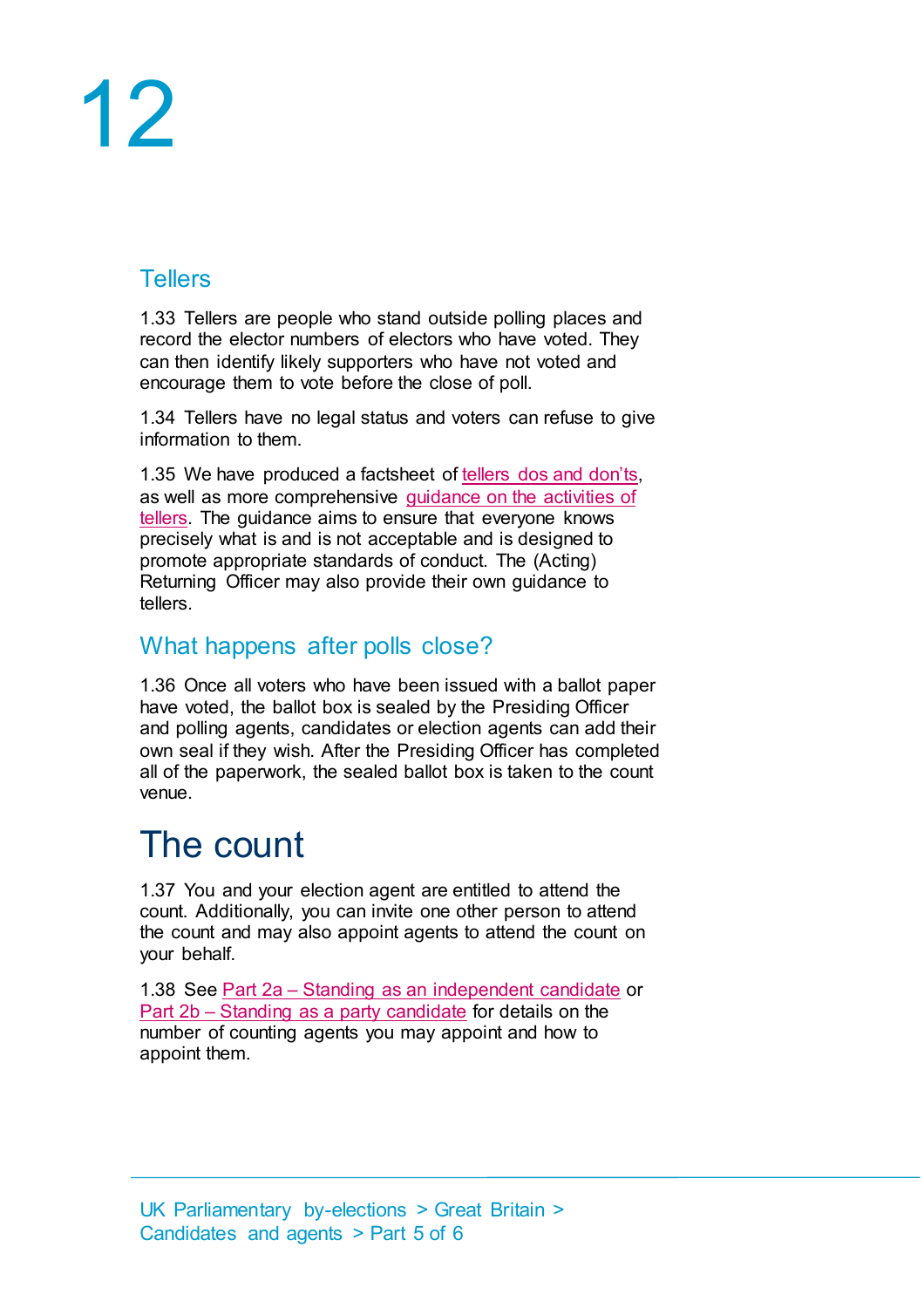#### What does a counting agent do?

1.39 Counting agents have a number of important roles to play at the count:

- They observe the counting process and make sure that it is accurate.
- They can draw to the attention of count staff any doubtful ballot papers.
- If they disagree with a decision by the (Acting) Returning Officer to reject a ballot paper, they can ask the (Acting) Returning Officer to mark on the ballot paper "rejection objected to".
- If a count is suspended for any reason, counting agents can add their seals when the (Acting) Returning Officer seals the ballot boxes and envelopes.

1.40 You and your election agent can do anything a counting agent is allowed to do.

#### <span id="page-13-0"></span>When and where will the count take place?

1.41 The (Acting) Returning Officer will notify you of the exact time and location. All (Acting) Returning Officers must take reasonable steps to have completed verification and begun counting the votes as soon as practicable within four hours of the close of poll.

1.42 Where this doesn't happen in practice – for example, as a result of higher-than-expected turnout levels, queues in polling stations at close of poll, the combination of the UK Parliamentary by-election with other polls, or the particular geography of a constituency, (Acting) Returning Officers must report this to the Commission.

1.43 While it is important that a count is timely, it is also important that the count produces an accurate result that everyone can have confidence in.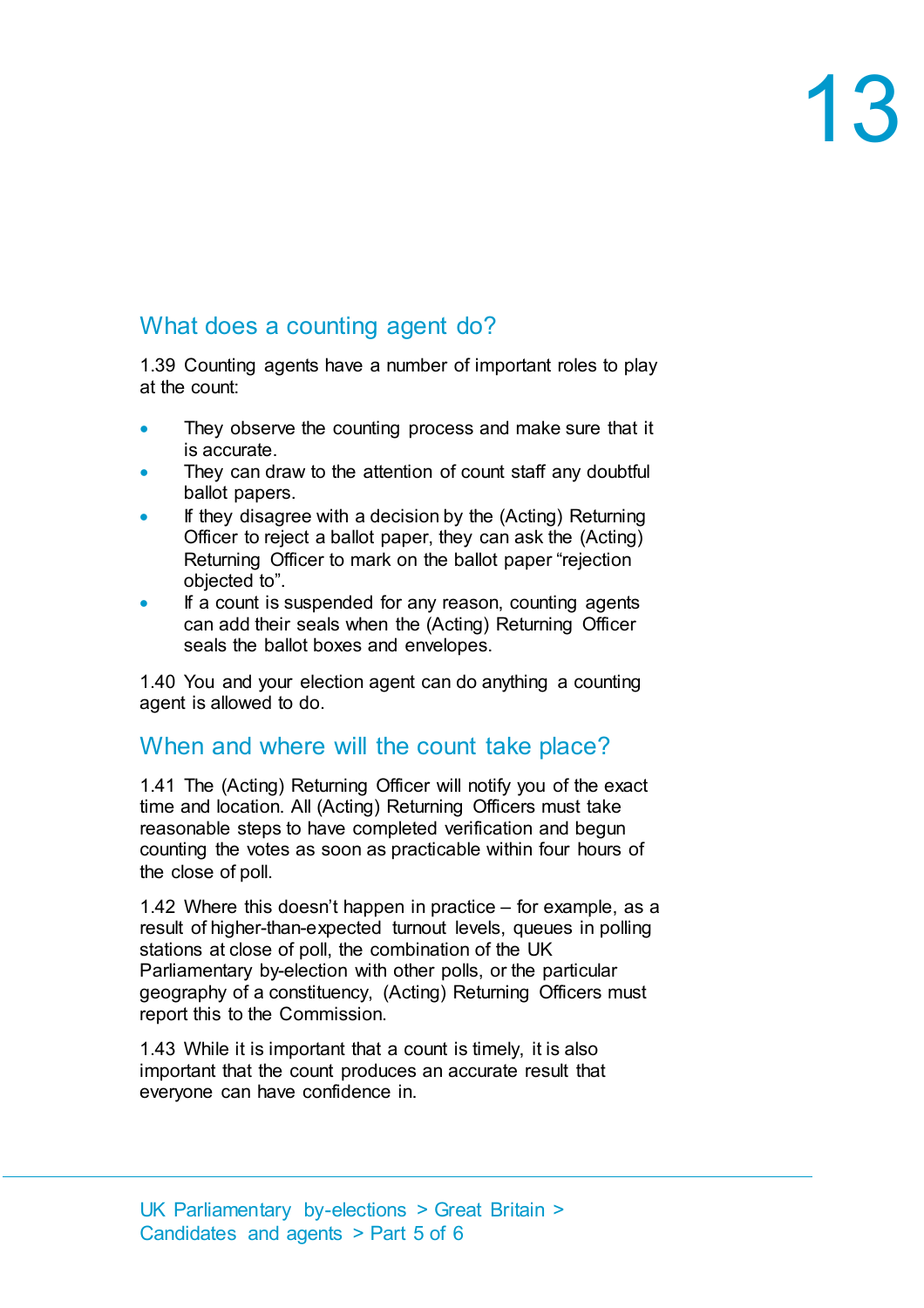#### <span id="page-14-0"></span>How the votes will be counted

#### Check-in

- The (Acting) Returning Officer's staff deliver the ballot boxes from the polling stations to the count venue 1
- The (Acting) Returning Officer's staff check in ballot boxes as they arrive at the count venue 2

#### **Verification**

6

- Ballot boxes are emptied onto tables and the empty boxes are shown to agents 3
- Staff count the ballot papers from each polling station 4
- Staff verify that the number of ballot papers matches the number of papers issued, as recorded on the Presiding Officers' ballot paper accounts 5
	- The verified ballot papers are shown to election and counting agents face up
- The (Acting) Returning Officer determines the reasons for any discrepancies and produces a final verified total 7
- The (Acting) Returning Officer produces a statement of the verification. Agents can view or copy this statement if they wish 8

In England and Wales, where the by-election has been combined with another poll taking place on the same day, the (A)RO may decide to start counting the votes for the UK Parliamentary byelection before verification of all ballot papers for all polls is complete. However, they can only announce the result of the UK Parliamentary byelection once the verification of all ballot papers is completed.

In Scotland, where the UK Parliamentary byelection is combined with other polls, the verification of all polls must be completed before the counting of the UK Parliamentary by-election votes can begin.

There may be a single ballot box for all elections or separate boxes for each. In any case, ballot papers will be sorted into the separate contests.

Any ballot paper found in the 'wrong' ballot box is still valid and will be moved to the correct box during verification.

UK Parliamentary by-elections > Great Britain > Candidates and agents > Part 5 of 6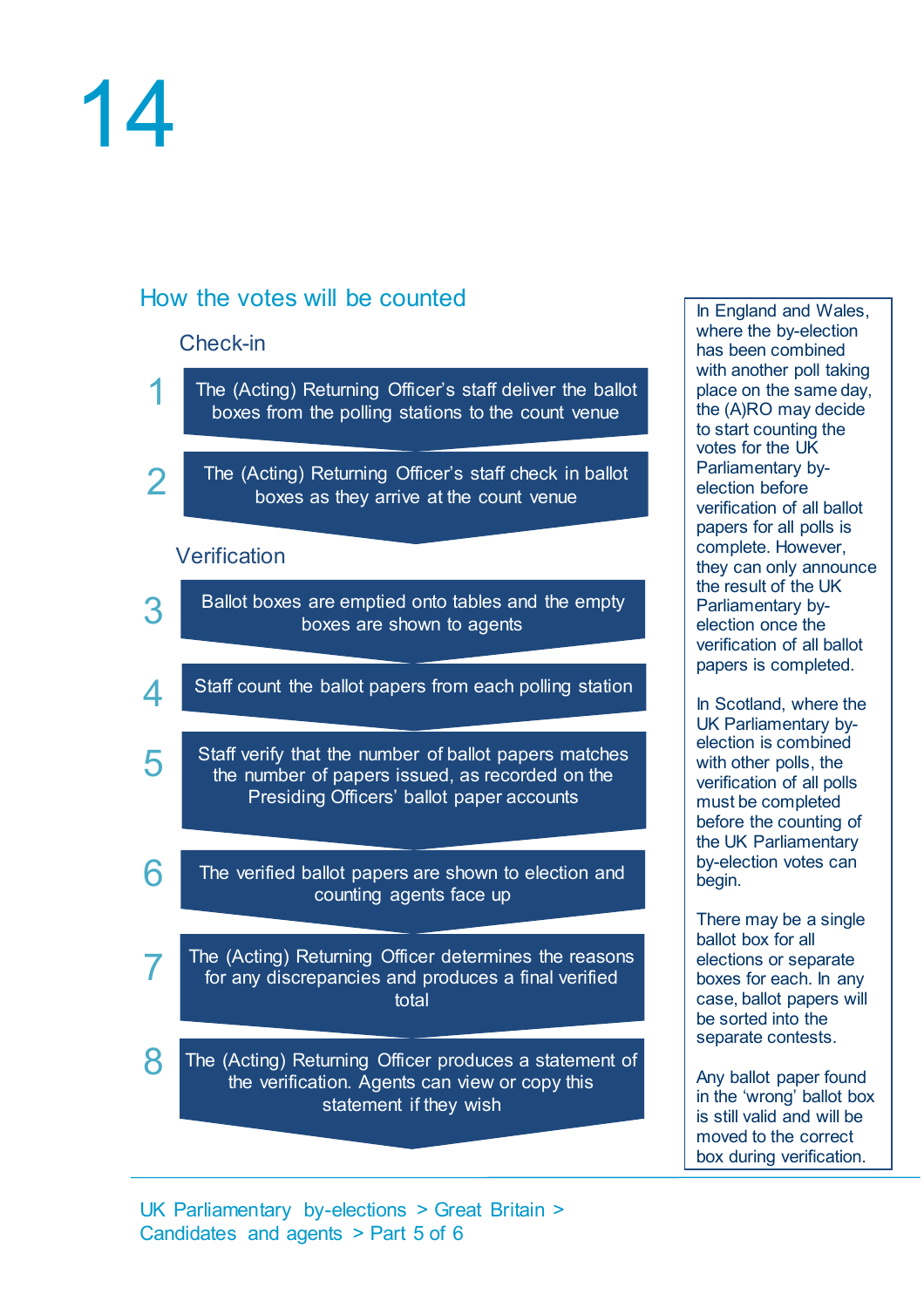#### Counting of the votes



#### <span id="page-15-0"></span>What if the vote on a ballot paper is not clear?

1.44 A ballot paper will not be counted if it:

- is unmarked
- does not contain the official mark
- contains votes for more than one candidate
- contains any mark or writing that can identify the voter
- does not indicate the voter's intention with certainty

1.45 The (Acting) Returning Officer must draw up a statement showing the number of ballot papers rejected for these reasons.

1.46 If the voter's intention is clear on a ballot paper and the voter cannot be identified by any mark or writing, it will not be void if a vote is marked:

UK Parliamentary by-elections > Great Britain > Candidates and agents > Part 5 of 6

#### If the UK

Parliamentary byelection is combined with other polls and the count for those polls does not take place immediately following verification, the verified boxes will be stored securely. Candidates and agents can attach their seals to boxes if they wish.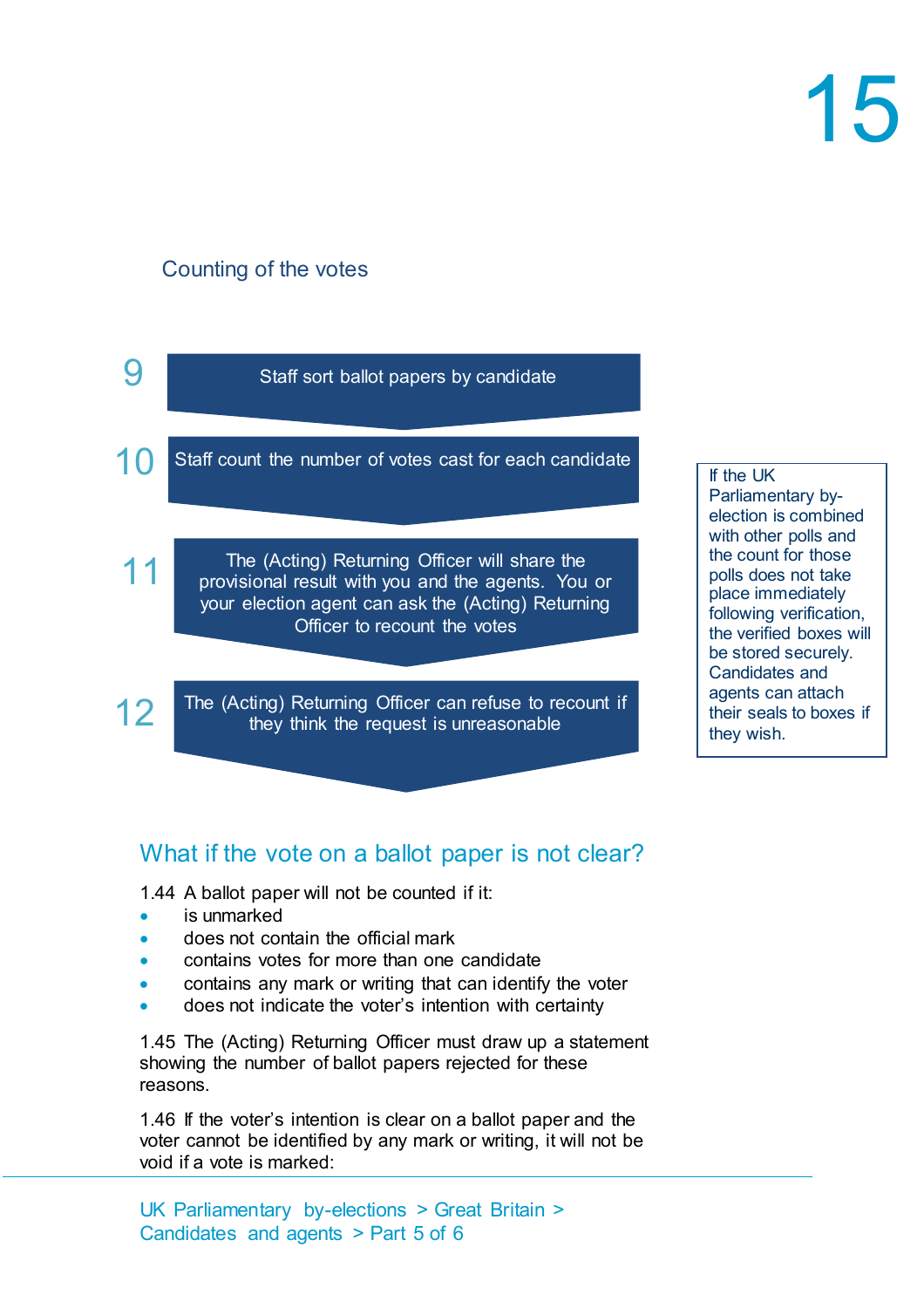- elsewhere than in the proper place
- by other means than a cross (e.g. a tick)
- by more than one mark

1.47 The (Acting) Returning Officer must mark the word "rejected" on any ballot paper that is rejected. They must add the words "rejection objected to" if a counting agent objects to the (Acting) Returning Officer's decision. For more details on the adjudication of doubtful ballot papers, see paragraph **[1.49](#page-18-2)**.

#### Equality of votes

13

14

15

16

If two or more candidates have the same number of votes, and a further vote for either would see the candidate elected, the (Acting) Returning Officer must decide between them by drawing lots

The (Acting) Returning Officer will decide the method of drawing lots.

#### Declaration of result

The (Acting) Returning Officer will declare elected the candidate with the most votes

The (Acting) Returning Officer will give public notice of the result.

The (Acting) Returning Officer will publish a notice with the name of the candidate elected, the number of votes for all candidates, and the number of rejected ballot papers.

Some (Acting) Returning Officers allow candidates to make speeches after the result is declared. Please check arrangements with the (Acting) Returning Officer.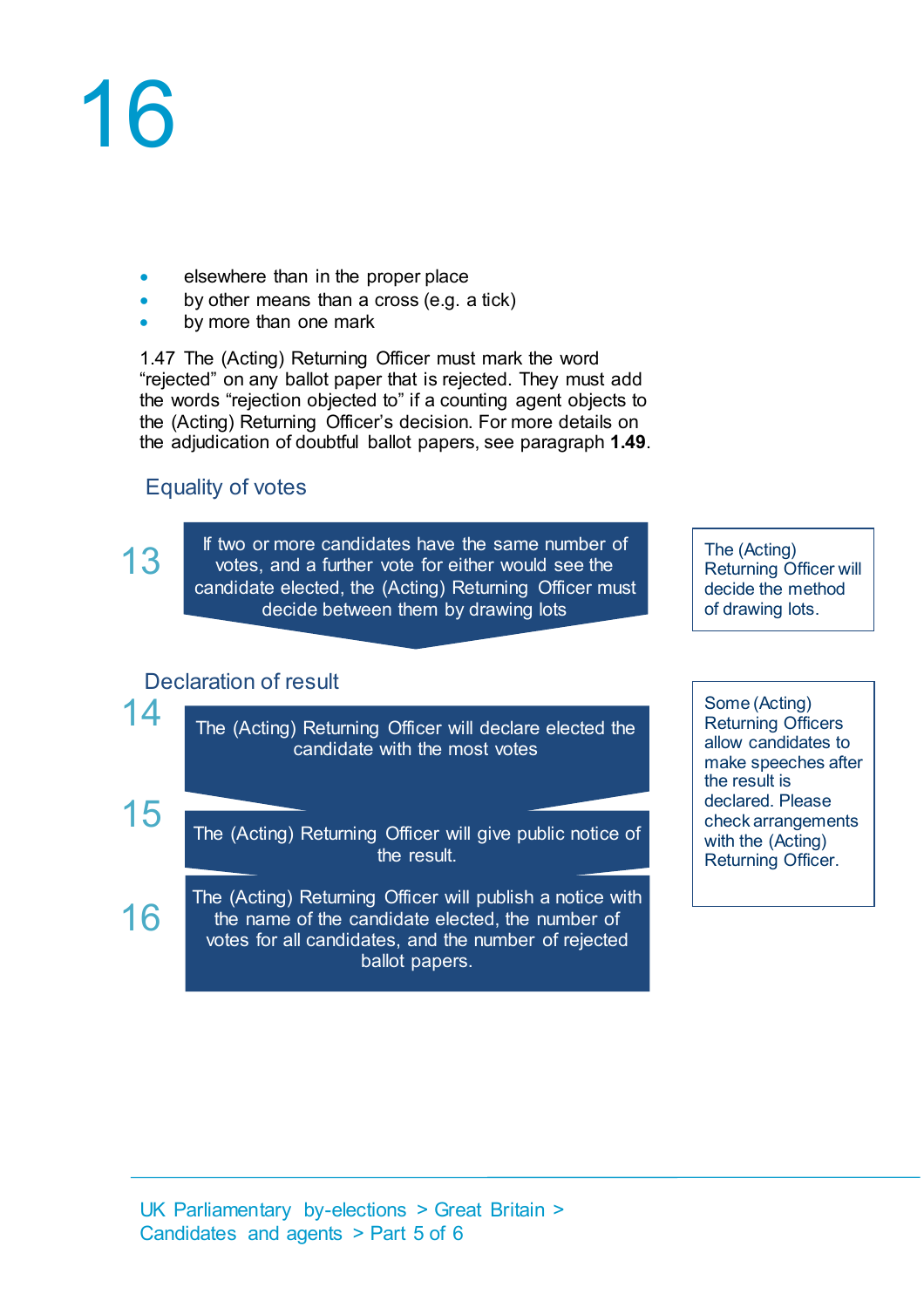#### <span id="page-17-0"></span>What happens to the paperwork after the result is announced?

1.48 The (Acting) Returning Officer must seal all election documentation and add a description of the contents to each packet. In England and Wales, the (Acting) Returning Officer will forward them on to the Electoral Registration Officer. In Scotland, the documents are held by the Returning Officer.

For details of what happens after the result has been announced see:

Part 6 – [After the](http://www.electoralcommission.org.uk/__data/assets/pdf_file/0015/214233/Parliamentary-By-Election-Part-6-After-the-declaration-of-results.pdf)  [declaration of](http://www.electoralcommission.org.uk/__data/assets/pdf_file/0015/214233/Parliamentary-By-Election-Part-6-After-the-declaration-of-results.pdf)  [result](http://www.electoralcommission.org.uk/__data/assets/pdf_file/0015/214233/Parliamentary-By-Election-Part-6-After-the-declaration-of-results.pdf)